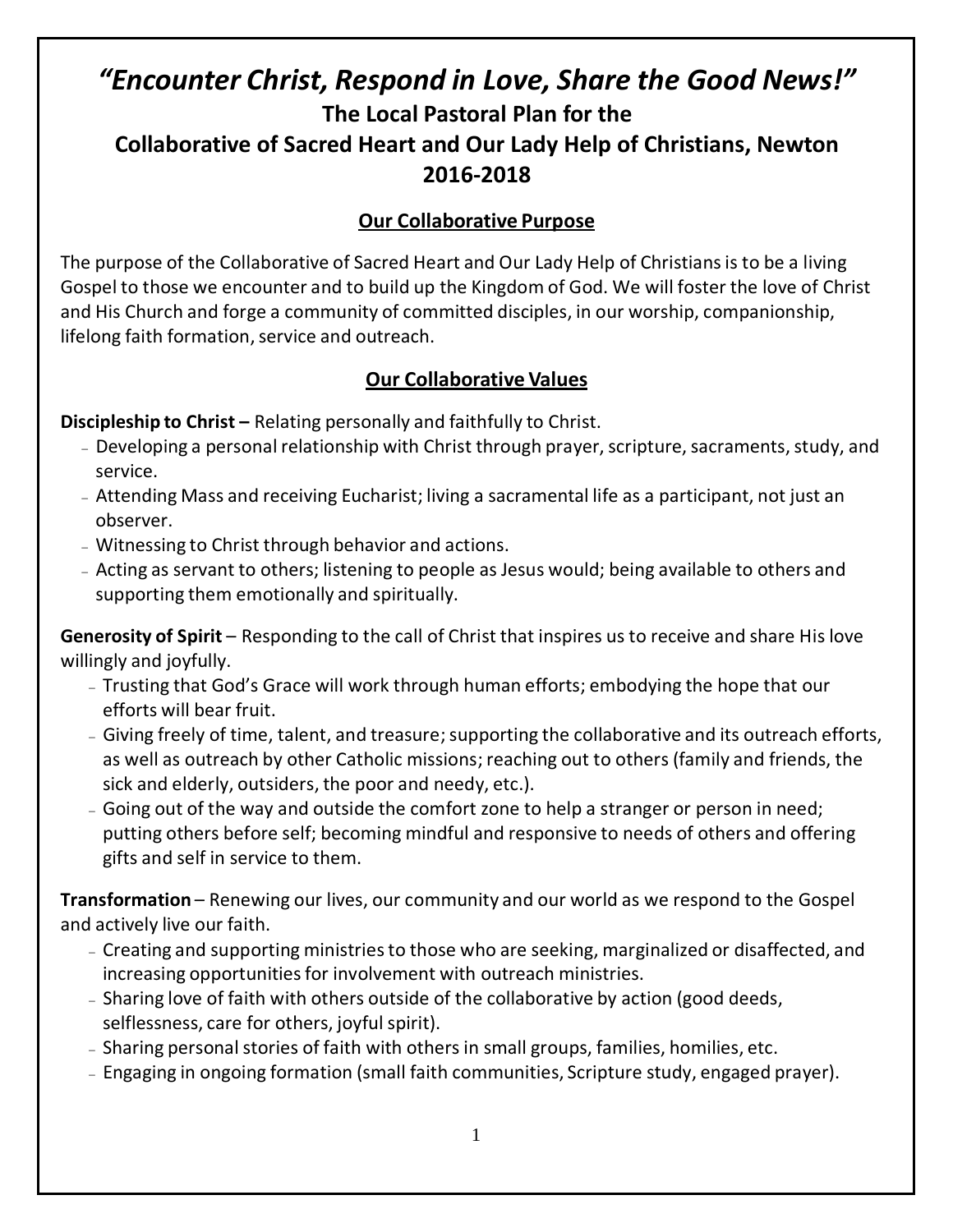## **Our Collaborative Vision**

At our core is our relationship to Jesus Christ as individuals and as a community.

In encountering Christ, we come to know the love of God and the joy of the Gospel. In this encounter, "we find the source and inspiration of all our efforts of evangelization. For if we have received the love which restores meaning to our lives, how can we fail to share that love with others?" (*Evangelii Gaudium, 8*).

Within our community, our members encounter Christ, are drawn more deeply into the mystery of God's love, respond in love to Christ's call to holiness, discern God's plan for each of us, and share the Good News within and beyond our collaborative community.

## **Our Collaborative Priorities for 2016-2018**

Over the next three years, the pastoral staff and parishioners of the Newton Collaborative will focus our efforts on the following three pastoral priorities and associated goals, in order to fulfill the vision of Disciples in Mission for the advancement of the Kingdom of God. Our collaborative priorities will be reviewed periodically and updated as needed.

## **Priority:** *Fostering a Personal Relationship with Christ*

- *Goal:* 150 parishioners will actively participate in intentional adult faith formation in 2016 with a 10% increase in participation in subsequent years. It will be a two-track program:
	- 1) Those currently engaged in parish life. The target audience is parishioners who are currently attending or have previously attended faith sharing programs. We will identify available options for faith sharing programs and survey current and past participants to determine which program meets their needs as a next step. Identified program will be open to all parishioners.
		- a) Summer 2015 explore adult faith formation options available
		- b) October 2015 issue survey and evaluate results
		- c) January 2016 initiate next adult faith formation program with invitation to all parishionersto participate.
	- 2) Those marginally engaged in parish life.

The target audiences are a) families requesting Baptism, b) newly registered parishioners, and c) unengaged Religious Ed families.

- a) For the Baptism families, we will offer a Sunday Sundae party hospitality social event with brochures for two follow up speaker events – one in Lent and one in Advent. The speaker topic will be *parenting in faith.*
- b) Newly registered families will be invited to a social event with a follow-up of two speaker events: Fall theme *Catholic hospitality*, Easter time theme of *friendship*.
- c) We will extend our outreach to unengaged Religious Education families by including a postcard survey with Religious Education registration forms to identify potential opportunities for engaging them.

Timeframe is calendar year 2016, with planning in the fall of 2015 and evaluation and planning for 2017 in the fall of 2016.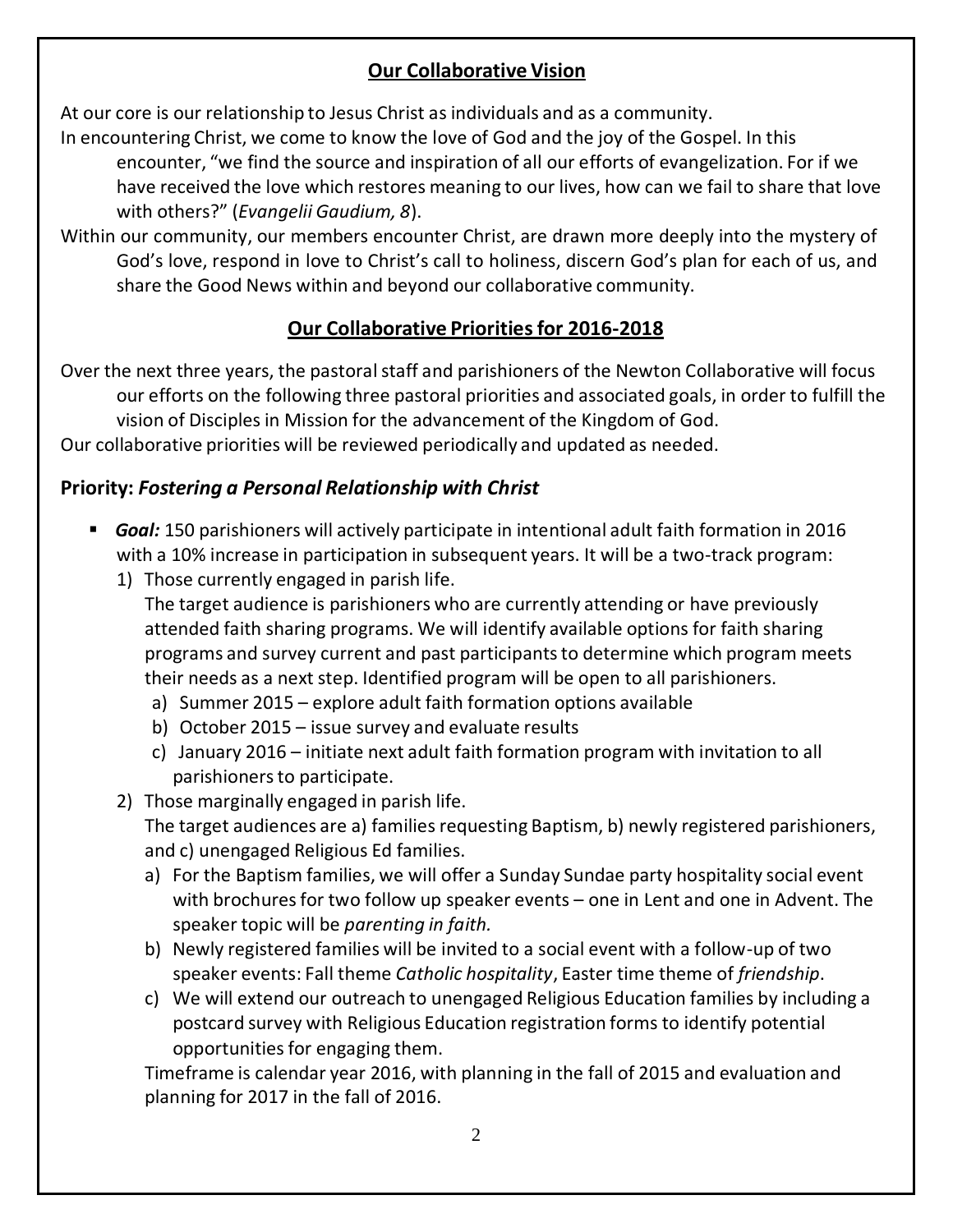- *Goal:* Two RCIA inquiry events will be scheduled each year within the collaborative with 12 personal invitations extended for each.
	- $\circ$  Our target group includes the unbaptized and the uncatechized.
	- o Our RCIA team, active parishioners, catechists, and ministry leaders will utilize the threshold opportunities presented at baptism preparation, funerals, marriage preparation, opening of Religious Education year, and indeed any celebration of sacramentsto identify and personally invite individualsto explore becoming fully-initiated Catholics.
		- a) Fall 2015 develop RCIA brochures and materials, including an RCIA resource pack for threshold opportunities and RCIA website information.
		- b) Calendar year 2016 Schedule the two inquiry sessions one after Easter and one before Advent – will be upgraded to a social event with an opportunity to learn about the process of becoming a fully initiated Catholic.
		- c) Fall 2016 evaluate and plan for 2017.

## **Priority:** *Discerning Our Call*

- *Goal*: 25 young men will attend the RCAB St. Andrew Dinner by 2018
	- $\circ$  By spring 2016, 5 young men from the collaborative will attend a St. Andrew Dinner.
	- o By spring 2017, 8 more young men will attend.
	- o By spring 2018, 12 more young men will attend.

### *Necessary Tasks*

- o Identifying the attendees
	- a) Our priests will be "on the lookout" for young men who may be interested, particularly altar servers and those who attend Mass regularly with their families.
	- b) Our Religious Education staff, including catechists, will be similarly engaged.
	- c) Bulletin invitations and end-of-Mass announcements will also be used.
- o Parishioner involvement
	- a) Bulletin announcements will name the attendees(with parental approval) and invite parishioners to pray for them
	- b) Parishioners will be invited to pray for vocations in general.
- o Follow-up
	- a) Fr. Bob Blaney will be designated to follow up with the dinner attendees.
	- b) Depending on their experience at the dinners and willingnessto share, those young men may be invited to share their thoughts with the Religious Ed classes and friends.
- *Goal*: A team will be called forth, who will develop and initiate a program of vocational discernment for all walks of life, to be implemented by June 2018.

Our plan for a team for "vocational discernmentfor all walks of life" is intended to be just that: a team who seeks to awaken the baptismal vocation of every person, and not only sacramental vocations. At baptism, we are each anointed with these words: "As Christ was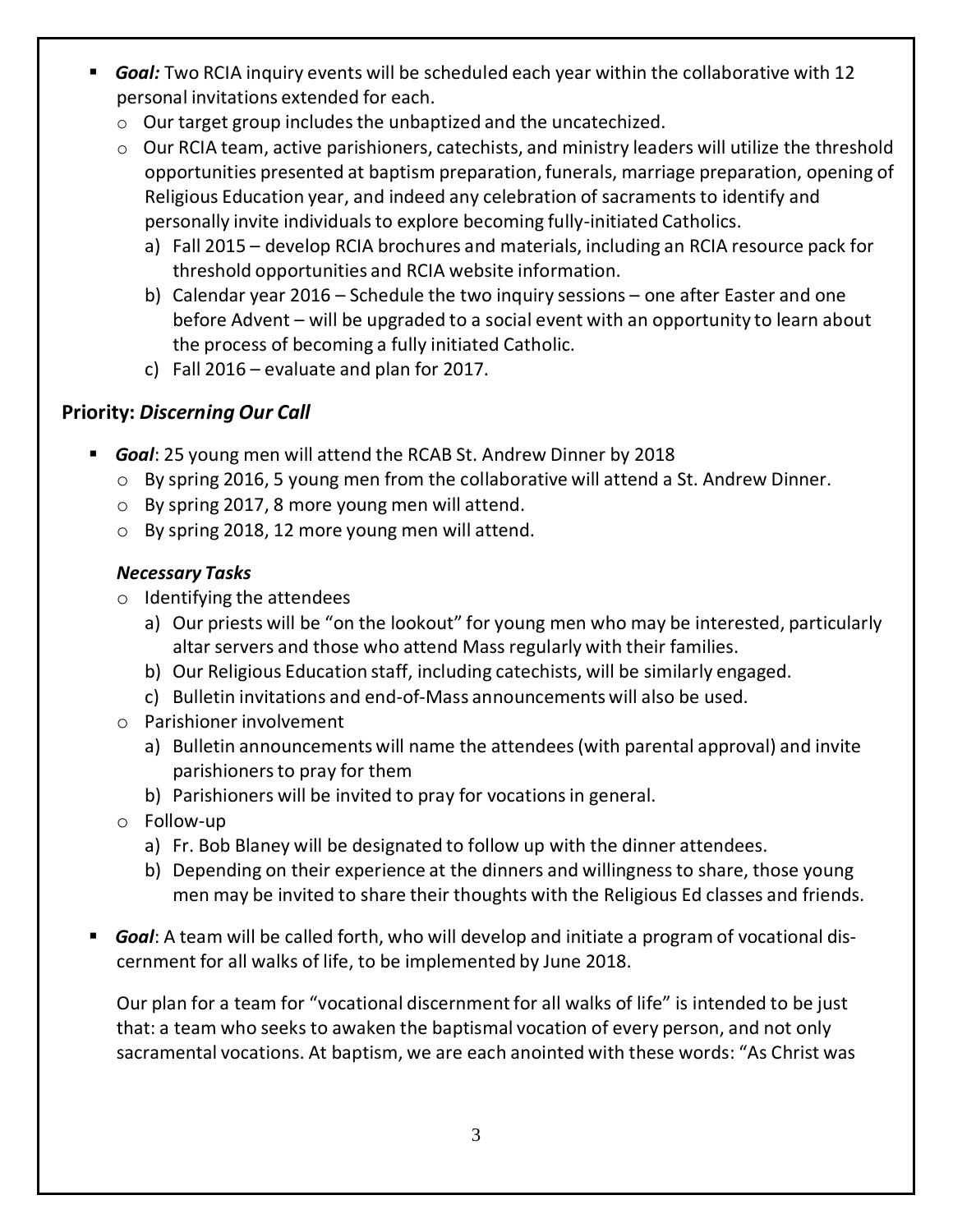anointed priest, prophet, and king, so may you live always, as a member of His Body, sharing everlasting life". With these words, each of us is given a vocation of life in the Church – to be people of sacrifice, prayer, and service.

As of now, it is not absolutely clear that most Catholics understand this aspect of their faith and that is what this goal seeks to address, in steps, over time. Naturally, for some people, this will indeed lead to a sacramental vocation to the priesthood or to marriage, or to professed religious life. However, for many, it may awaken a vocation of service to the church through teaching, or through membership in St. Vincent de Paul, or to a committed single life, or to a renewed sense of the vocation of parenting, or to a commitment to prayer at one's place of work or to evangelizing within one's environment. In all these ways, we seek to connect people'sreal lived experience with a profound sense of holiness and mission, an awareness of fulfilling one's unique call to be a member of Christ's own Body.

#### *Long-range program development*

- o Fall 2015 articulate broad vision for the vocational discernment program and team.
- o Spring 2015 Recruit and assemble team. Recruit team members from all areas of parish life: married, single, ordained, religious, parent, childless, adult, teen, etc. All members of parish leadership will identify and invite parishionersto join the team.
- $\circ$  Fall 2016 to Fall 2017 develop program(s) for vocational discernment for all walks of life.
- $\circ$  Spring 2018 and beyond program initiated, evaluated, revised as needed.

#### *Short-term initiatives*

- o During Confirmation preparation programs, panel discussionsfeaturing various people will seek to highlight the possibilities for a life of vocation.
- o Discussions of responsesto our Baptismal call will be incorporated in homilies, in Religious Ed programs, and in other parish community gatherings.
- $\circ$  Parishioners will be invited to participate in the life of the parishes and involved in the various ministries of the parishes.

#### **Priority:** *Forming Disciplesfor Evangelization*

**Goal:** 14 Parishioners will share their personal faith stories with the larger parish community in 2016, increasing to 28 each year in 2017 and 2018. These will be a prelude to "Share the Joy" events to be held in the spring and fall of each year.

Seven targeted parishioners from each parish will be identified and invited to develop threeminute personal witness stories. On a given weekend, at each of the Massesin the Collaborative,two of these parishioners(one from each parish) will share their witness stories with the larger parish community. "Share the Joy" events, including prayer, music, faith sharing, and refreshments(socializing), will target all members of the collaborative parishes, including inactive parishioners. At these events, we would identify additional parishionersto prepare and share witness stories in subsequent years.